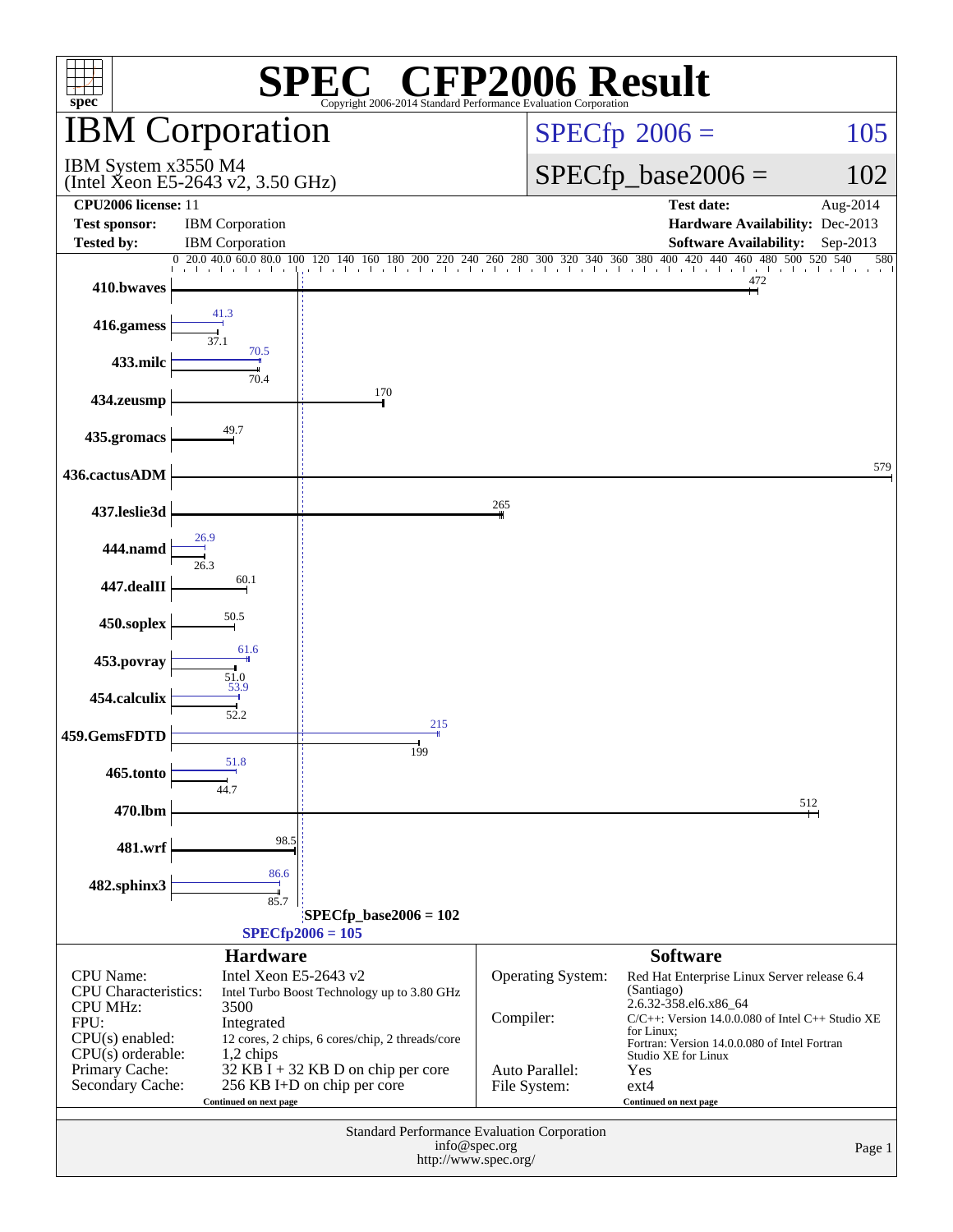

## IBM Corporation

### $SPECfp2006 = 105$  $SPECfp2006 = 105$

#### IBM System x3550 M4

(Intel Xeon E5-2643 v2, 3.50 GHz)

### $SPECfp\_base2006 = 102$

| <b>CPU2006 license: 11</b>                                                 |                                                                                                                                   |                                                                                    | <b>Test date:</b><br>Aug-2014                              |
|----------------------------------------------------------------------------|-----------------------------------------------------------------------------------------------------------------------------------|------------------------------------------------------------------------------------|------------------------------------------------------------|
| <b>Test sponsor:</b>                                                       | <b>IBM</b> Corporation                                                                                                            |                                                                                    | <b>Hardware Availability: Dec-2013</b>                     |
| <b>Tested by:</b>                                                          | <b>IBM</b> Corporation                                                                                                            |                                                                                    | <b>Software Availability:</b><br>$Sep-2013$                |
| L3 Cache:<br>Other Cache:<br>Memory:<br>Disk Subsystem:<br>Other Hardware: | $25 \text{ MB I+D}$ on chip per chip<br>None<br>256 GB (16 x 16 GB 2Rx4 PC3-14900R-13, ECC)<br>1 x 400 GB SAS SSD, RAID 0<br>None | <b>System State:</b><br><b>Base Pointers:</b><br>Peak Pointers:<br>Other Software: | Run level 3 (multi-user)<br>64-bit<br>$32/64$ -bit<br>None |

| <b>Results Table</b>   |                                                                                                          |              |                |       |                |       |                |              |                |              |                |              |
|------------------------|----------------------------------------------------------------------------------------------------------|--------------|----------------|-------|----------------|-------|----------------|--------------|----------------|--------------|----------------|--------------|
|                        | <b>Base</b>                                                                                              |              |                |       | <b>Peak</b>    |       |                |              |                |              |                |              |
| <b>Benchmark</b>       | <b>Seconds</b>                                                                                           | <b>Ratio</b> | <b>Seconds</b> | Ratio | <b>Seconds</b> | Ratio | <b>Seconds</b> | <b>Ratio</b> | <b>Seconds</b> | <b>Ratio</b> | <b>Seconds</b> | <b>Ratio</b> |
| 410.bwayes             | 29.2                                                                                                     | 465          | 28.8           | 472   | 28.8           | 472   | 29.2           | 465          | 28.8           | 472          | 28.8           | 472          |
| 416.gamess             | 527                                                                                                      | 37.1         | 528            | 37.1  | 532            | 36.8  | 475            | 41.2         | 473            | 41.4         | 474            | 41.3         |
| $433$ .milc            | 133                                                                                                      | 69.0         | 130            | 70.4  | 130            | 70.4  | 129            | 71.4         | 130            | 70.5         | 131            | 70.3         |
| $434$ . zeusmp         | 53.2                                                                                                     | 171          | 53.6           | 170   | 53.4           | 170   | 53.2           | 171          | 53.6           | 170          | 53.4           | 170          |
| $435.$ gromacs         | 144                                                                                                      | 49.7         | 144            | 49.7  | 144            | 49.7  | 144            | 49.7         | 144            | 49.7         | 144            | 49.7         |
| 436.cactusADM          | 20.6                                                                                                     | 579          | 20.6           | 579   | 20.6           | 579   | 20.6           | 579          | 20.6           | 579          | 20.6           | 579          |
| 437.leslie3d           | 35.2                                                                                                     | 267          | 35.4           | 265   | 35.6           | 264   | 35.2           | 267          | 35.4           | 265          | 35.6           | 264          |
| 444.namd               | 306                                                                                                      | 26.2         | 304            | 26.4  | 305            | 26.3  | 298            | 26.9         | 298            | 26.9         | 299            | 26.8         |
| $ 447 \text{.}$ dealII | 190                                                                                                      | 60.1         | 190            | 60.2  | 190            | 60.1  | 190            | 60.1         | 190            | 60.2         | <b>190</b>     | 60.1         |
| $450$ .soplex          | 166                                                                                                      | 50.2         | 165            | 50.6  | 165            | 50.5  | 166            | 50.2         | 165            | 50.6         | 165            | 50.5         |
| $453$ .povray          | 103                                                                                                      | 51.5         | 105            | 50.6  | 104            | 51.0  | 86.3           | 61.6         | 85.3           | 62.4         | 87.6           | 60.7         |
| $ 454$ .calculix       | 158                                                                                                      | 52.2         | 159            | 52.0  | 158            | 52.4  | 152            | 54.2         | 153            | 53.8         | <u>153</u>     | 53.9         |
| 459.GemsFDTD           | 53.2                                                                                                     | 199          | 53.2           | 199   | 53.4           | 199   | 49.7           | 213          | 49.3           | 215          | 49.3           | 215          |
| 465.tonto              | 221                                                                                                      | 44.5         | 220            | 44.7  | 220            | 44.7  | <b>190</b>     | 51.8         | 190            | 51.9         | 191            | 51.5         |
| 470.1bm                | 26.8                                                                                                     | 512          | 26.8           | 512   | 26.4           | 520   | 26.8           | 512          | 26.8           | 512          | 26.4           | 520          |
| $481$ .wrf             | 113                                                                                                      | 99.2         | 113            | 98.5  | 113            | 98.5  | 113            | 99.2         | 113            | 98.5         | 113            | 98.5         |
| $482$ .sphinx $3$      | 227                                                                                                      | 85.7         | 228            | 85.6  | 224            | 87.0  | 224            | 87.0         | 225            | 86.6         | 225            | 86.5         |
|                        | Results appear in the order in which they were run. Bold underlined text indicates a median measurement. |              |                |       |                |       |                |              |                |              |                |              |

### **[Operating System Notes](http://www.spec.org/auto/cpu2006/Docs/result-fields.html#OperatingSystemNotes)**

 Stack size set to unlimited using "ulimit -s unlimited" Zone reclaim mode enabled with: echo 1 > /proc/sys/vm/zone\_reclaim\_mode Intel Idle Driver disabled with the following Linux kernel parameter in /etc/grub.conf: intel\_idle.max\_cstate=0

### **[Platform Notes](http://www.spec.org/auto/cpu2006/Docs/result-fields.html#PlatformNotes)**

 BIOS setting: Operating Mode set to Maximum Performance Sysinfo program /home/SPECcpu-20140116-ic14.0/config/sysinfo.rev6818 \$Rev: 6818 \$ \$Date:: 2012-07-17 #\$ e86d102572650a6e4d596a3cee98f191 running on x3550M4 Mon Aug 4 20:24:15 2014

Continued on next page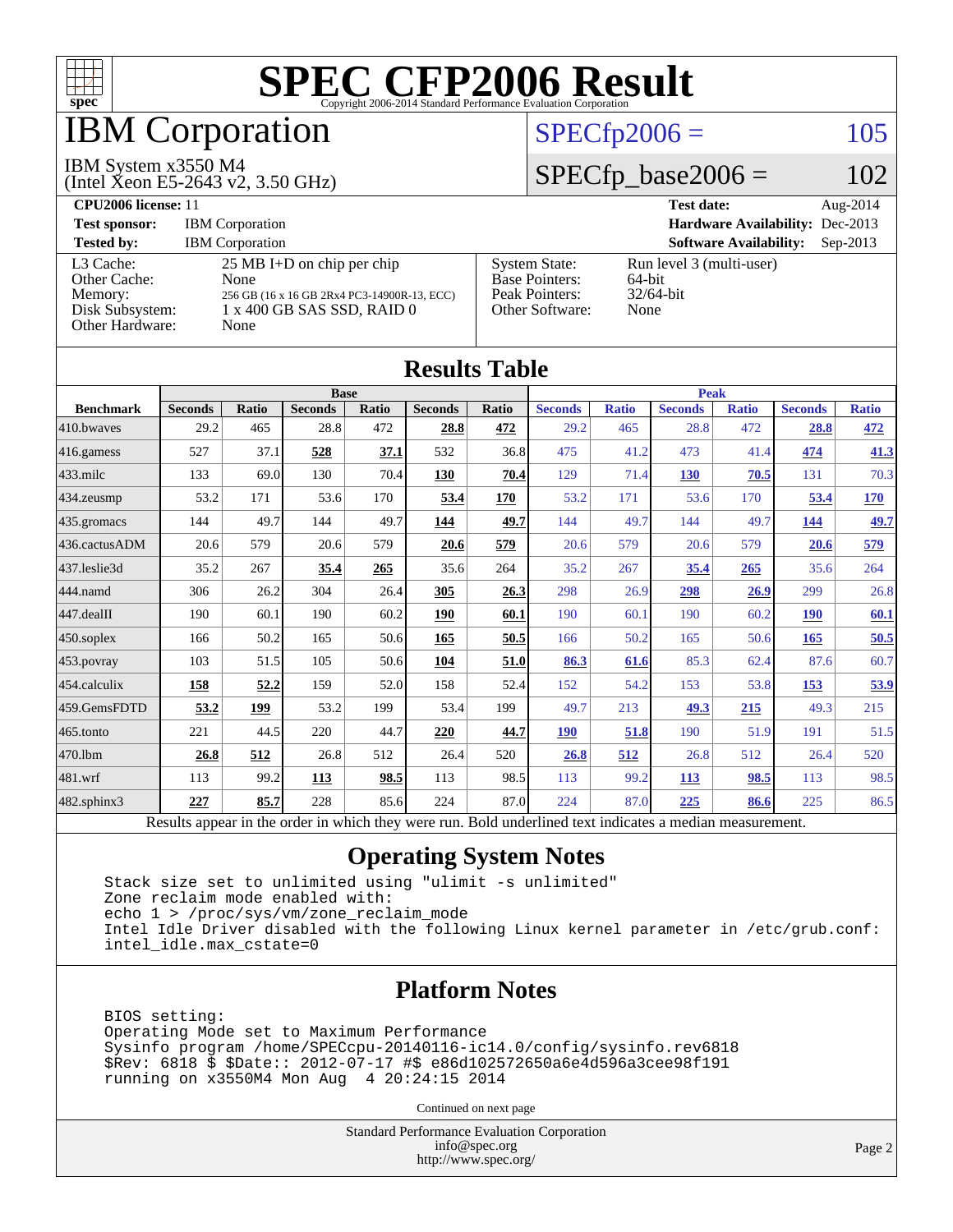

IBM Corporation

 $SPECfp2006 = 105$  $SPECfp2006 = 105$ 

(Intel Xeon E5-2643 v2, 3.50 GHz) IBM System x3550 M4

 $SPECTp\_base2006 = 102$ 

**[CPU2006 license:](http://www.spec.org/auto/cpu2006/Docs/result-fields.html#CPU2006license)** 11 **[Test date:](http://www.spec.org/auto/cpu2006/Docs/result-fields.html#Testdate)** Aug-2014 **[Test sponsor:](http://www.spec.org/auto/cpu2006/Docs/result-fields.html#Testsponsor)** IBM Corporation **[Hardware Availability:](http://www.spec.org/auto/cpu2006/Docs/result-fields.html#HardwareAvailability)** Dec-2013 **[Tested by:](http://www.spec.org/auto/cpu2006/Docs/result-fields.html#Testedby)** IBM Corporation **[Software Availability:](http://www.spec.org/auto/cpu2006/Docs/result-fields.html#SoftwareAvailability)** Sep-2013

#### **[Platform Notes \(Continued\)](http://www.spec.org/auto/cpu2006/Docs/result-fields.html#PlatformNotes)**

| This section contains SUT (System Under Test) info as seen by<br>some common utilities. To remove or add to this section, see:<br>http://www.spec.org/cpu2006/Docs/config.html#sysinfo                                                                                                                                                                                                                                             |
|------------------------------------------------------------------------------------------------------------------------------------------------------------------------------------------------------------------------------------------------------------------------------------------------------------------------------------------------------------------------------------------------------------------------------------|
| From /proc/cpuinfo<br>model name: $Intel(R)$ Xeon(R) CPU E5-2643 v2 @ 3.50GHz<br>2 "physical id"s (chips)<br>24 "processors"<br>cores, siblings (Caution: counting these is hw and system dependent.<br>The<br>following excerpts from /proc/cpuinfo might not be reliable. Use with<br>caution.)<br>cpu cores $: 6$<br>siblings : 12<br>physical 0: cores 2 3 4 8 9 10<br>physical 1: cores 2 3 4 8 9 10<br>cache size : 25600 KB |
| From /proc/meminfo<br>MemTotal:<br>264464556 kB<br>HugePages_Total:<br>0<br>Hugepagesize: 2048 kB                                                                                                                                                                                                                                                                                                                                  |
| /usr/bin/lsb release -d<br>Red Hat Enterprise Linux Server release 6.4 (Santiago)                                                                                                                                                                                                                                                                                                                                                  |
| From /etc/*release* /etc/*version*<br>redhat-release: Red Hat Enterprise Linux Server release 6.4 (Santiago)<br>system-release: Red Hat Enterprise Linux Server release 6.4 (Santiago)<br>system-release-cpe: cpe:/o:redhat:enterprise_linux:6server:ga:server                                                                                                                                                                     |
| uname $-a$ :<br>Linux x3550M4 2.6.32-358.18.1.el6.x86_64 #1 SMP Fri Aug 2 17:04:38 EDT 2013<br>x86_64 x86_64 x86_64 GNU/Linux                                                                                                                                                                                                                                                                                                      |
| run-level 3 Aug 1 12:00                                                                                                                                                                                                                                                                                                                                                                                                            |
| SPEC is set to: /home/SPECcpu-20140116-ic14.0<br>Size Used Avail Use% Mounted on<br>Filesystem<br>Type<br>/dev/mapper/vg_x3550m4-lv_home<br>ext4 312G 209G 88G 71% / home                                                                                                                                                                                                                                                          |
| Additional information from dmidecode:<br>BIOS IBM -[D7E139YUS-1.70]- 05/13/2014<br>Memory:<br>8x Not Specified Not Specified<br>16x Samsung M393B2G70QH0-CMA 16 GB 1867 MHz 2 rank                                                                                                                                                                                                                                                |
| (End of data from sysinfo program)                                                                                                                                                                                                                                                                                                                                                                                                 |
|                                                                                                                                                                                                                                                                                                                                                                                                                                    |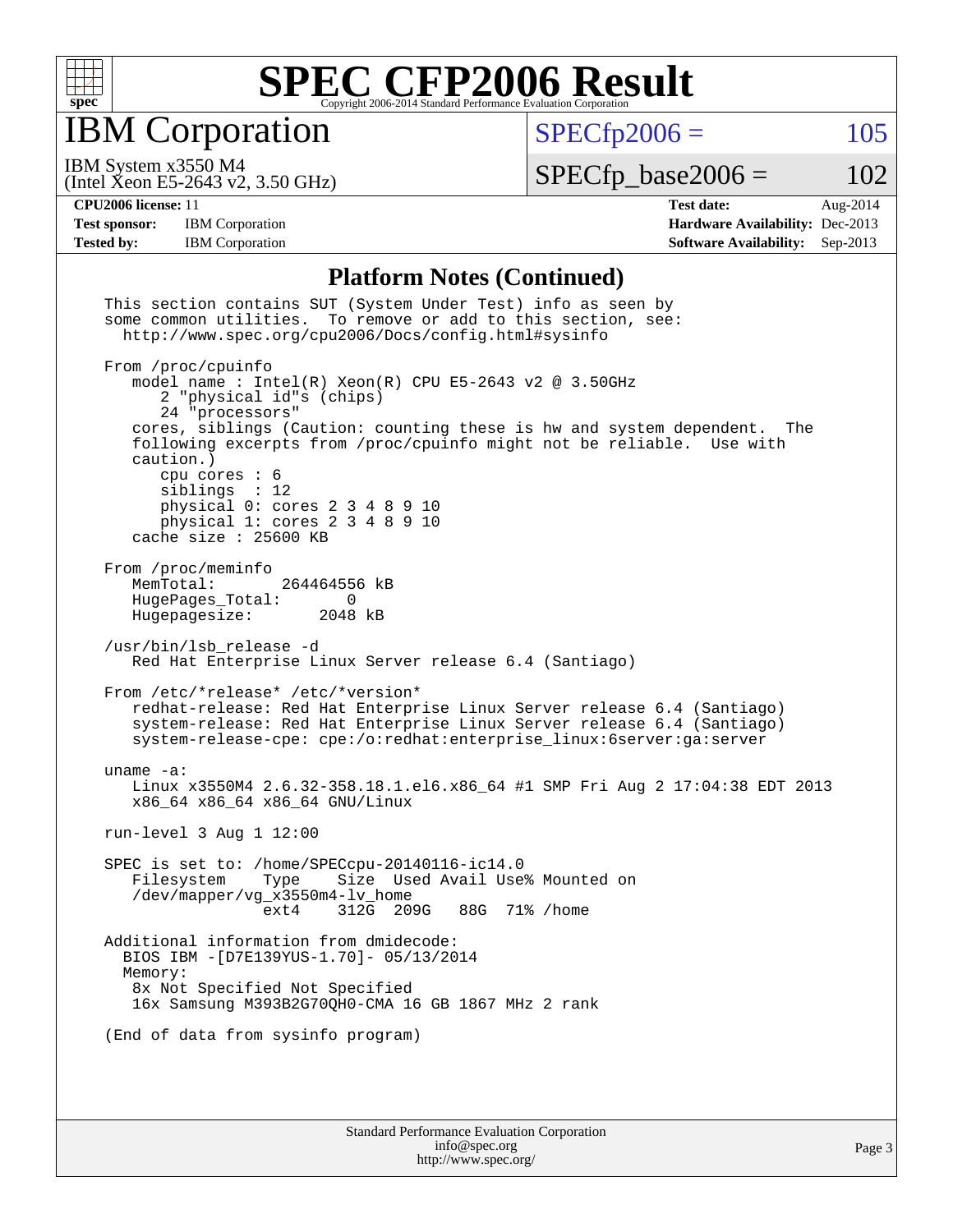

IBM Corporation

 $SPECTp2006 = 105$ 

(Intel Xeon E5-2643 v2, 3.50 GHz) IBM System x3550 M4

 $SPECfp\_base2006 = 102$ 

**[Test sponsor:](http://www.spec.org/auto/cpu2006/Docs/result-fields.html#Testsponsor)** IBM Corporation **[Hardware Availability:](http://www.spec.org/auto/cpu2006/Docs/result-fields.html#HardwareAvailability)** Dec-2013

**[CPU2006 license:](http://www.spec.org/auto/cpu2006/Docs/result-fields.html#CPU2006license)** 11 **[Test date:](http://www.spec.org/auto/cpu2006/Docs/result-fields.html#Testdate)** Aug-2014 **[Tested by:](http://www.spec.org/auto/cpu2006/Docs/result-fields.html#Testedby)** IBM Corporation **[Software Availability:](http://www.spec.org/auto/cpu2006/Docs/result-fields.html#SoftwareAvailability)** Sep-2013

### **[General Notes](http://www.spec.org/auto/cpu2006/Docs/result-fields.html#GeneralNotes)**

Environment variables set by runspec before the start of the run: KMP AFFINITY = "granularity=fine, compact,  $1,0$ " LD\_LIBRARY\_PATH = "/home/SPECcpu-20140116-ic14.0/libs/32:/home/SPECcpu-20140116-ic14.0/libs/64:/home/SPECcpu-20140116-ic14.0/sh" OMP\_NUM\_THREADS = "12"

 Binaries compiled on a system with 1x Core i7-860 CPU + 8GB memory using RedHat EL 6.4 Transparent Huge Pages enabled with: echo always > /sys/kernel/mm/redhat\_transparent\_hugepage/enabled runspec command invoked through numactl i.e.: numactl --interleave=all runspec <etc>

**[Base Compiler Invocation](http://www.spec.org/auto/cpu2006/Docs/result-fields.html#BaseCompilerInvocation)**

[C benchmarks](http://www.spec.org/auto/cpu2006/Docs/result-fields.html#Cbenchmarks):  $\text{icc}$   $-\text{m64}$ 

[C++ benchmarks:](http://www.spec.org/auto/cpu2006/Docs/result-fields.html#CXXbenchmarks) [icpc -m64](http://www.spec.org/cpu2006/results/res2014q3/cpu2006-20140808-30830.flags.html#user_CXXbase_intel_icpc_64bit_bedb90c1146cab66620883ef4f41a67e)

[Fortran benchmarks](http://www.spec.org/auto/cpu2006/Docs/result-fields.html#Fortranbenchmarks): [ifort -m64](http://www.spec.org/cpu2006/results/res2014q3/cpu2006-20140808-30830.flags.html#user_FCbase_intel_ifort_64bit_ee9d0fb25645d0210d97eb0527dcc06e)

[Benchmarks using both Fortran and C](http://www.spec.org/auto/cpu2006/Docs/result-fields.html#BenchmarksusingbothFortranandC): [icc -m64](http://www.spec.org/cpu2006/results/res2014q3/cpu2006-20140808-30830.flags.html#user_CC_FCbase_intel_icc_64bit_0b7121f5ab7cfabee23d88897260401c) [ifort -m64](http://www.spec.org/cpu2006/results/res2014q3/cpu2006-20140808-30830.flags.html#user_CC_FCbase_intel_ifort_64bit_ee9d0fb25645d0210d97eb0527dcc06e)

### **[Base Portability Flags](http://www.spec.org/auto/cpu2006/Docs/result-fields.html#BasePortabilityFlags)**

| 410.bwaves: -DSPEC CPU LP64                 |                                                                |
|---------------------------------------------|----------------------------------------------------------------|
| 416.gamess: -DSPEC_CPU_LP64                 |                                                                |
| 433.milc: -DSPEC CPU LP64                   |                                                                |
| 434.zeusmp: - DSPEC_CPU_LP64                |                                                                |
| 435.gromacs: -DSPEC_CPU_LP64 -nofor_main    |                                                                |
| 436.cactusADM: -DSPEC CPU LP64 -nofor main  |                                                                |
| 437.leslie3d: -DSPEC CPU LP64               |                                                                |
| 444.namd: -DSPEC CPU LP64                   |                                                                |
| 447.dealII: -DSPEC CPU LP64                 |                                                                |
| 450.soplex: -DSPEC_CPU_LP64                 |                                                                |
| 453.povray: -DSPEC_CPU_LP64                 |                                                                |
| 454.calculix: - DSPEC CPU LP64 - nofor main |                                                                |
| 459.GemsFDTD: - DSPEC_CPU LP64              |                                                                |
| 465.tonto: - DSPEC CPU LP64                 |                                                                |
| 470.1bm: - DSPEC CPU LP64                   |                                                                |
|                                             | 481.wrf: -DSPEC CPU_LP64 -DSPEC_CPU_CASE_FLAG -DSPEC_CPU_LINUX |
| 482.sphinx3: -DSPEC_CPU_LP64                |                                                                |
|                                             |                                                                |

| <b>Standard Performance Evaluation Corporation</b> |
|----------------------------------------------------|
| info@spec.org                                      |
| http://www.spec.org/                               |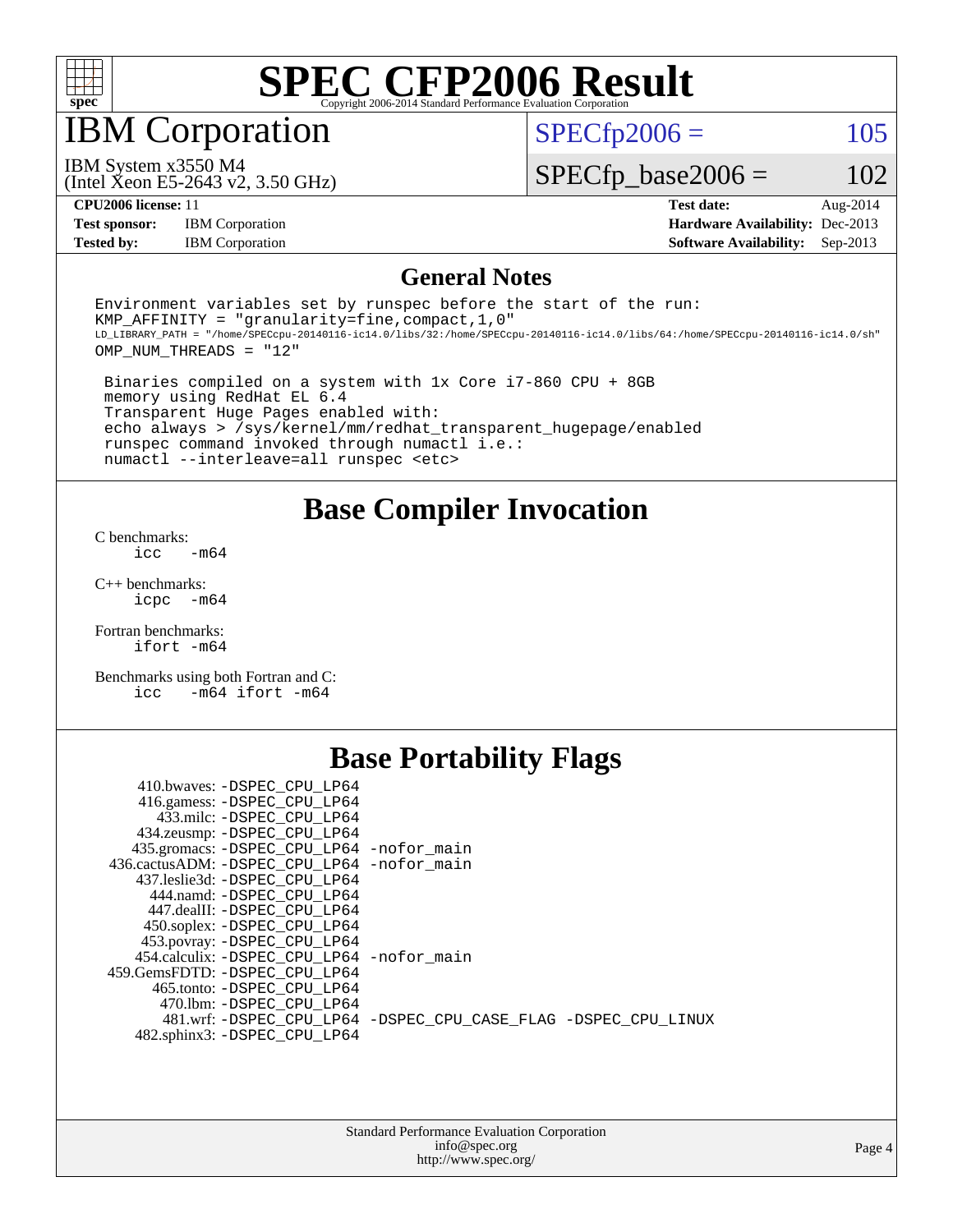

IBM Corporation

 $SPECfp2006 = 105$  $SPECfp2006 = 105$ 

(Intel Xeon E5-2643 v2, 3.50 GHz) IBM System x3550 M4

 $SPECfp\_base2006 = 102$ 

**[Test sponsor:](http://www.spec.org/auto/cpu2006/Docs/result-fields.html#Testsponsor)** IBM Corporation **[Hardware Availability:](http://www.spec.org/auto/cpu2006/Docs/result-fields.html#HardwareAvailability)** Dec-2013

**[CPU2006 license:](http://www.spec.org/auto/cpu2006/Docs/result-fields.html#CPU2006license)** 11 **[Test date:](http://www.spec.org/auto/cpu2006/Docs/result-fields.html#Testdate)** Aug-2014 **[Tested by:](http://www.spec.org/auto/cpu2006/Docs/result-fields.html#Testedby)** IBM Corporation **[Software Availability:](http://www.spec.org/auto/cpu2006/Docs/result-fields.html#SoftwareAvailability)** Sep-2013

### **[Base Optimization Flags](http://www.spec.org/auto/cpu2006/Docs/result-fields.html#BaseOptimizationFlags)**

[C benchmarks](http://www.spec.org/auto/cpu2006/Docs/result-fields.html#Cbenchmarks): [-xAVX](http://www.spec.org/cpu2006/results/res2014q3/cpu2006-20140808-30830.flags.html#user_CCbase_f-xAVX) [-ipo](http://www.spec.org/cpu2006/results/res2014q3/cpu2006-20140808-30830.flags.html#user_CCbase_f-ipo) [-O3](http://www.spec.org/cpu2006/results/res2014q3/cpu2006-20140808-30830.flags.html#user_CCbase_f-O3) [-no-prec-div](http://www.spec.org/cpu2006/results/res2014q3/cpu2006-20140808-30830.flags.html#user_CCbase_f-no-prec-div) [-parallel](http://www.spec.org/cpu2006/results/res2014q3/cpu2006-20140808-30830.flags.html#user_CCbase_f-parallel) [-opt-prefetch](http://www.spec.org/cpu2006/results/res2014q3/cpu2006-20140808-30830.flags.html#user_CCbase_f-opt-prefetch) [-ansi-alias](http://www.spec.org/cpu2006/results/res2014q3/cpu2006-20140808-30830.flags.html#user_CCbase_f-ansi-alias) [C++ benchmarks:](http://www.spec.org/auto/cpu2006/Docs/result-fields.html#CXXbenchmarks)

[-xAVX](http://www.spec.org/cpu2006/results/res2014q3/cpu2006-20140808-30830.flags.html#user_CXXbase_f-xAVX) [-ipo](http://www.spec.org/cpu2006/results/res2014q3/cpu2006-20140808-30830.flags.html#user_CXXbase_f-ipo) [-O3](http://www.spec.org/cpu2006/results/res2014q3/cpu2006-20140808-30830.flags.html#user_CXXbase_f-O3) [-no-prec-div](http://www.spec.org/cpu2006/results/res2014q3/cpu2006-20140808-30830.flags.html#user_CXXbase_f-no-prec-div) [-opt-prefetch](http://www.spec.org/cpu2006/results/res2014q3/cpu2006-20140808-30830.flags.html#user_CXXbase_f-opt-prefetch) [-ansi-alias](http://www.spec.org/cpu2006/results/res2014q3/cpu2006-20140808-30830.flags.html#user_CXXbase_f-ansi-alias)

[Fortran benchmarks](http://www.spec.org/auto/cpu2006/Docs/result-fields.html#Fortranbenchmarks): [-xAVX](http://www.spec.org/cpu2006/results/res2014q3/cpu2006-20140808-30830.flags.html#user_FCbase_f-xAVX) [-ipo](http://www.spec.org/cpu2006/results/res2014q3/cpu2006-20140808-30830.flags.html#user_FCbase_f-ipo) [-O3](http://www.spec.org/cpu2006/results/res2014q3/cpu2006-20140808-30830.flags.html#user_FCbase_f-O3) [-no-prec-div](http://www.spec.org/cpu2006/results/res2014q3/cpu2006-20140808-30830.flags.html#user_FCbase_f-no-prec-div) [-parallel](http://www.spec.org/cpu2006/results/res2014q3/cpu2006-20140808-30830.flags.html#user_FCbase_f-parallel) [-opt-prefetch](http://www.spec.org/cpu2006/results/res2014q3/cpu2006-20140808-30830.flags.html#user_FCbase_f-opt-prefetch)

[Benchmarks using both Fortran and C](http://www.spec.org/auto/cpu2006/Docs/result-fields.html#BenchmarksusingbothFortranandC): [-xAVX](http://www.spec.org/cpu2006/results/res2014q3/cpu2006-20140808-30830.flags.html#user_CC_FCbase_f-xAVX) [-ipo](http://www.spec.org/cpu2006/results/res2014q3/cpu2006-20140808-30830.flags.html#user_CC_FCbase_f-ipo) [-O3](http://www.spec.org/cpu2006/results/res2014q3/cpu2006-20140808-30830.flags.html#user_CC_FCbase_f-O3) [-no-prec-div](http://www.spec.org/cpu2006/results/res2014q3/cpu2006-20140808-30830.flags.html#user_CC_FCbase_f-no-prec-div) [-parallel](http://www.spec.org/cpu2006/results/res2014q3/cpu2006-20140808-30830.flags.html#user_CC_FCbase_f-parallel) [-opt-prefetch](http://www.spec.org/cpu2006/results/res2014q3/cpu2006-20140808-30830.flags.html#user_CC_FCbase_f-opt-prefetch) [-ansi-alias](http://www.spec.org/cpu2006/results/res2014q3/cpu2006-20140808-30830.flags.html#user_CC_FCbase_f-ansi-alias)

### **[Peak Compiler Invocation](http://www.spec.org/auto/cpu2006/Docs/result-fields.html#PeakCompilerInvocation)**

[C benchmarks](http://www.spec.org/auto/cpu2006/Docs/result-fields.html#Cbenchmarks):  $\text{icc}$   $-\text{m64}$ 

[C++ benchmarks:](http://www.spec.org/auto/cpu2006/Docs/result-fields.html#CXXbenchmarks) [icpc -m64](http://www.spec.org/cpu2006/results/res2014q3/cpu2006-20140808-30830.flags.html#user_CXXpeak_intel_icpc_64bit_bedb90c1146cab66620883ef4f41a67e)

[Fortran benchmarks](http://www.spec.org/auto/cpu2006/Docs/result-fields.html#Fortranbenchmarks): [ifort -m64](http://www.spec.org/cpu2006/results/res2014q3/cpu2006-20140808-30830.flags.html#user_FCpeak_intel_ifort_64bit_ee9d0fb25645d0210d97eb0527dcc06e)

[Benchmarks using both Fortran and C](http://www.spec.org/auto/cpu2006/Docs/result-fields.html#BenchmarksusingbothFortranandC): [icc -m64](http://www.spec.org/cpu2006/results/res2014q3/cpu2006-20140808-30830.flags.html#user_CC_FCpeak_intel_icc_64bit_0b7121f5ab7cfabee23d88897260401c) [ifort -m64](http://www.spec.org/cpu2006/results/res2014q3/cpu2006-20140808-30830.flags.html#user_CC_FCpeak_intel_ifort_64bit_ee9d0fb25645d0210d97eb0527dcc06e)

### **[Peak Portability Flags](http://www.spec.org/auto/cpu2006/Docs/result-fields.html#PeakPortabilityFlags)**

Same as Base Portability Flags

## **[Peak Optimization Flags](http://www.spec.org/auto/cpu2006/Docs/result-fields.html#PeakOptimizationFlags)**

[C benchmarks](http://www.spec.org/auto/cpu2006/Docs/result-fields.html#Cbenchmarks):

 433.milc: [-xAVX](http://www.spec.org/cpu2006/results/res2014q3/cpu2006-20140808-30830.flags.html#user_peakPASS2_CFLAGSPASS2_LDFLAGS433_milc_f-xAVX)(pass 2) [-prof-gen](http://www.spec.org/cpu2006/results/res2014q3/cpu2006-20140808-30830.flags.html#user_peakPASS1_CFLAGSPASS1_LDFLAGS433_milc_prof_gen_e43856698f6ca7b7e442dfd80e94a8fc)(pass 1) [-ipo](http://www.spec.org/cpu2006/results/res2014q3/cpu2006-20140808-30830.flags.html#user_peakPASS2_CFLAGSPASS2_LDFLAGS433_milc_f-ipo)(pass 2) [-O3](http://www.spec.org/cpu2006/results/res2014q3/cpu2006-20140808-30830.flags.html#user_peakPASS2_CFLAGSPASS2_LDFLAGS433_milc_f-O3)(pass 2) [-no-prec-div](http://www.spec.org/cpu2006/results/res2014q3/cpu2006-20140808-30830.flags.html#user_peakPASS2_CFLAGSPASS2_LDFLAGS433_milc_f-no-prec-div)(pass 2) [-prof-use](http://www.spec.org/cpu2006/results/res2014q3/cpu2006-20140808-30830.flags.html#user_peakPASS2_CFLAGSPASS2_LDFLAGS433_milc_prof_use_bccf7792157ff70d64e32fe3e1250b55)(pass 2) [-auto-ilp32](http://www.spec.org/cpu2006/results/res2014q3/cpu2006-20140808-30830.flags.html#user_peakCOPTIMIZE433_milc_f-auto-ilp32) [-ansi-alias](http://www.spec.org/cpu2006/results/res2014q3/cpu2006-20140808-30830.flags.html#user_peakCOPTIMIZE433_milc_f-ansi-alias)

 $470$ .lbm: basepeak = yes

```
 482.sphinx3: -xAVX -ipo -O3 -no-prec-div -unroll2 -ansi-alias
         -parallel
```
Continued on next page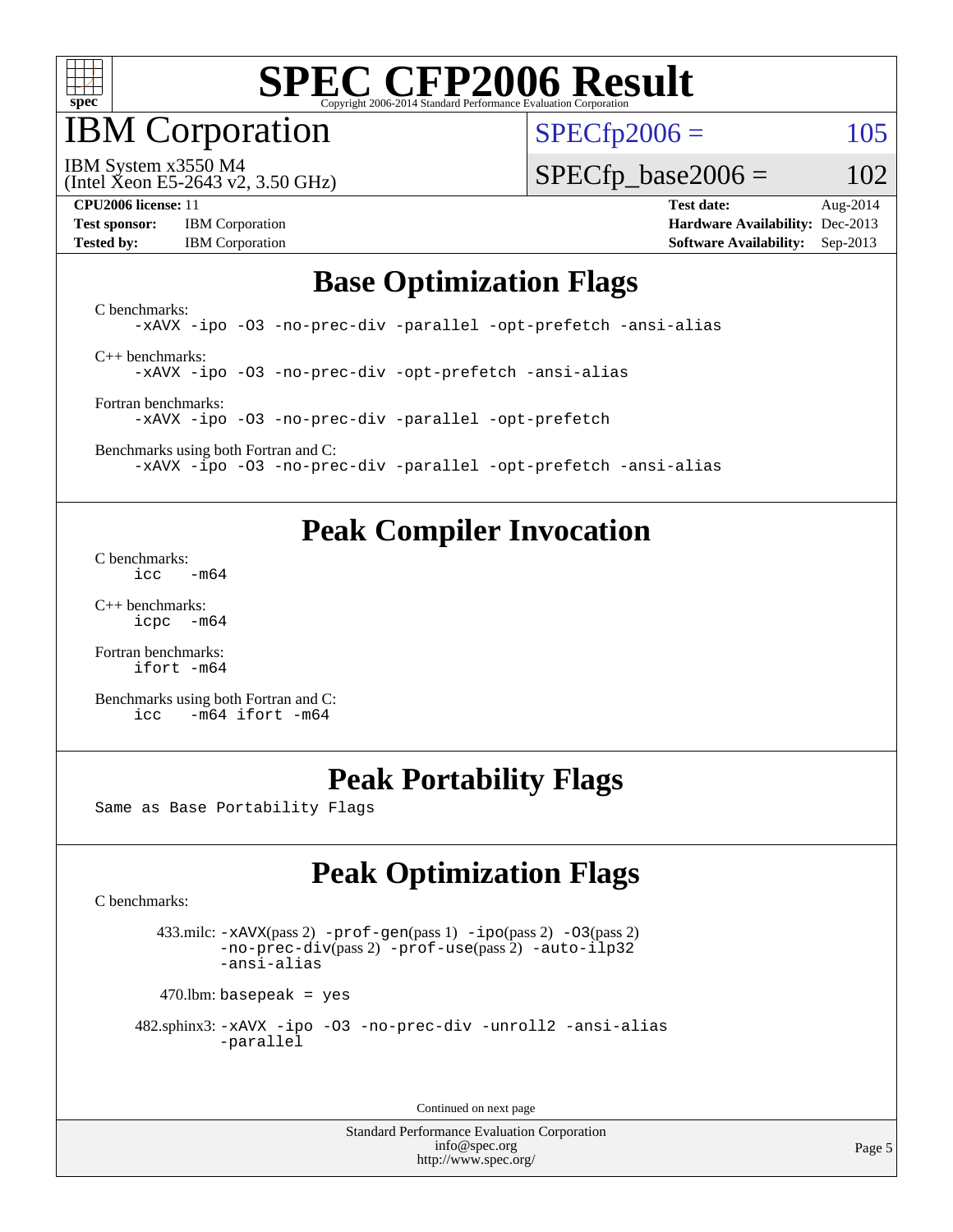

**BM** Corporation

 $SPECfp2006 = 105$  $SPECfp2006 = 105$ 

(Intel Xeon E5-2643 v2, 3.50 GHz) IBM System x3550 M4

 $SPECTp\_base2006 = 102$ 

| <b>Test sponsor:</b> | <b>IBM</b> Corporation |
|----------------------|------------------------|
| <b>Tested by:</b>    | <b>IBM</b> Corporation |

**[CPU2006 license:](http://www.spec.org/auto/cpu2006/Docs/result-fields.html#CPU2006license)** 11 **[Test date:](http://www.spec.org/auto/cpu2006/Docs/result-fields.html#Testdate)** Aug-2014 **[Hardware Availability:](http://www.spec.org/auto/cpu2006/Docs/result-fields.html#HardwareAvailability)** Dec-2013 **[Software Availability:](http://www.spec.org/auto/cpu2006/Docs/result-fields.html#SoftwareAvailability)** Sep-2013

## **[Peak Optimization Flags \(Continued\)](http://www.spec.org/auto/cpu2006/Docs/result-fields.html#PeakOptimizationFlags)**

```
C++ benchmarks: 
        444.namd: -xAVX(pass 2) -prof-gen(pass 1) -ipo(pass 2) -O3(pass 2)
                -no-prec-div(pass 2) -prof-use(pass 2) -fno-alias
                -auto-ilp32
       447.dealII: basepeak = yes
      450.soplex: basepeak = yes
      453.povray: -xAVX(pass 2) -prof-gen(pass 1) -ipo(pass 2) -O3(pass 2)
                -no-prec-div(pass 2) -prof-use(pass 2) -unroll4 -ansi-alias
Fortran benchmarks: 
     410.bwaves: basepeak = yes 416.gamess: -xAVX(pass 2) -prof-gen(pass 1) -ipo(pass 2) -O3(pass 2)
                -no-prec-div(pass 2) -prof-use(pass 2) -unroll2
                -inline-level=0 -scalar-rep-
      434.zeusmp: basepeak = yes
      437.leslie3d: basepeak = yes
  459.GemsFDTD: -xAVX(pass 2) -prof-gen(pass 1) -ipo(pass 2) -O3(pass 2)
                -no-prec-div(pass 2) -prof-use(pass 2) -unroll2
                -inline-level=0 -opt-prefetch -parallel
        465.tonto: -xAVX(pass 2) -prof-gen(pass 1) -ipo(pass 2) -O3(pass 2)
                -no-prec-div(pass 2) -prof-use(pass 2) -inline-calloc
                -opt-malloc-options=3 -auto -unroll4
Benchmarks using both Fortran and C: 
     435.gromacs: basepeak = yes
 436.cactusADM: basepeak = yes 454.calculix: -xAVX -ipo -O3 -no-prec-div -auto-ilp32 -ansi-alias
        481.wrf: basepeak = yes
                     The flags files that were used to format this result can be browsed at
```
<http://www.spec.org/cpu2006/flags/Intel-ic14.0-official-linux64.20140128.html> <http://www.spec.org/cpu2006/flags/IBM-Platform-Flags-V1.2-IVB-B.html>

You can also download the XML flags sources by saving the following links: <http://www.spec.org/cpu2006/flags/Intel-ic14.0-official-linux64.20140128.xml> <http://www.spec.org/cpu2006/flags/IBM-Platform-Flags-V1.2-IVB-B.xml>